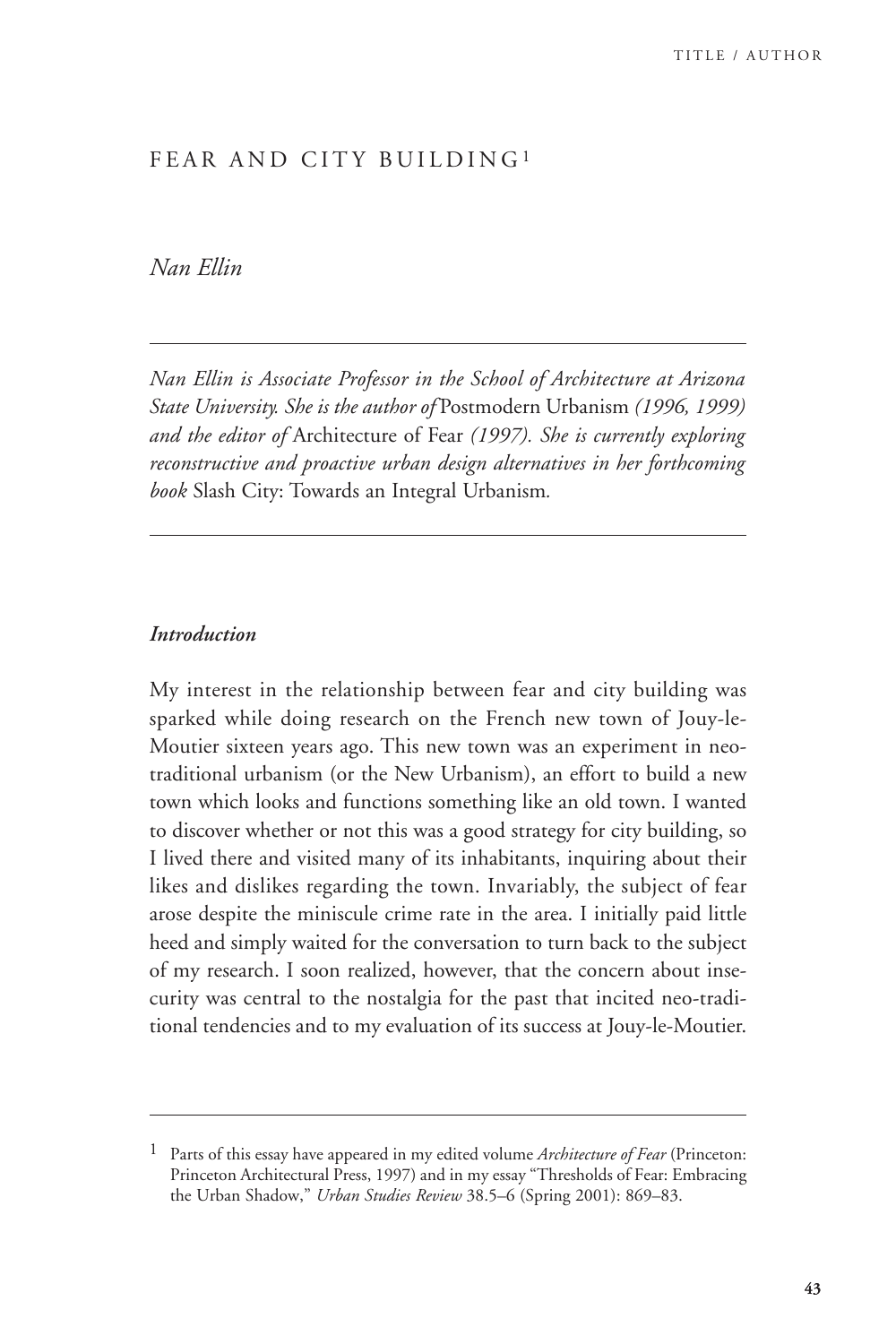Returning from the immaculate French new town, I saw New York City with different eyes. Living in my East Harlem neighborhood amongst abandoned buildings, crack houses, fortified housing projects, and scores of homeless people, I began reflecting not only upon the motivations for defensive urbanism but also on possibilities for diminishing the fear through design and other means. In this essay, I offer a brief history of fear and its relationship to city building in the West along with some new directions in urban design that respond to fear proactively rather than reactively.

## *Modern Fear and Modern Urbanism, Renaissance–1960s*

Fear has never been absent from the human experience, and town building has always contended with the need for protection from danger. Protection from invaders was in fact a principal incentive for building cities whose borders were often defined by vast walls or fences, from the ancient villages of Mesopotamia to medieval cities to Native American settlements. Eventually, however, the cannon and, more recently, atomic arms rendered city walls feeble protection.

From being a relatively safe space, the city has become associated more with danger than with safety, especially over the last 100 years. The density of cities tends to intensify dangers such as civil unrest, crime, and contaminated air and water. And cities are not exempt from those dangers that strike everywhere equally, such as natural disasters, illness, domestic violence, and poverty. We persevere in seeking shelter from these dangers lurking in our midst through a range of architectural and planning solutions.

The insecurities incited by the transition from feudalism to capitalism led to numerous proposals for building. In the same year that the French Revolution began, the English philosopher Jeremy Bentham conceived the panopticon (Greek for "everything" and "place of sight," or all-seeing), a cylindrical building for containing criminals with cells radially disposed around a central guardhouse. Bentham's proposal allowed the inspector to see the criminals, but not vice versa, through strategically placed blinds. While this concept of the panoptican was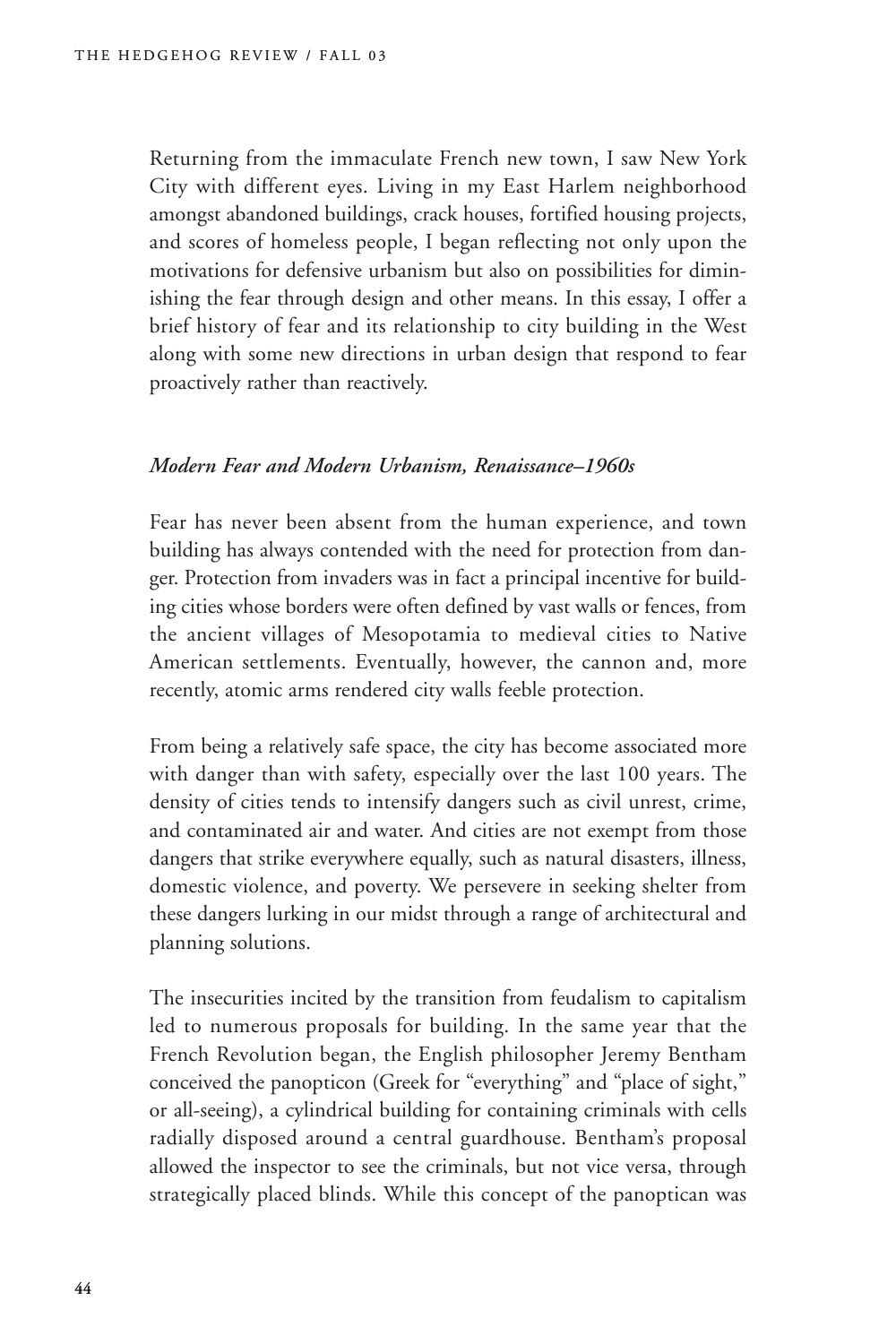applied to the building of prisons in England, a bevy of English and French utopians were envisioning complete habitats reflecting similar notions of social engineering. Examples include the Saltworks designed by Ledoux (Salines-de-Chaux 1774–1804), Charles Fourier's Phalanstery concept (1829), and James Silk Buckingham's Plan of Victoria (1849). A number of attempts at realizing these plans were undertaken in the United States such as Robert Owen's New Harmony in Illinois, Fourier's phalanstery at Brook Farm, Massachussets (1841), and dozens more. Whereas the 1700–1750s Enlightenment plans applied the language of natural reason (classical geometry to express triumph over nature), these 1750s–1900 plans drew from technical reason, which applied science and technology to bringing about social reform.

The predominant metaphors for cities at this time—the organism and the machine—guided urban designs, which were conceived in the spirit of performing surgical operations or repairing broken parts.2 Countering the rationalist tendency of post-Enlightenment city planning, plans also began to incorporate elements of romanticism and the picturesque. These ideal plans influenced the redevelopment of European capital cities during the latter half of the nineteenth century, the most famous instance being the redesign of Paris from 1853–1872 overseen by Baron Haussmann, who was working for the Emperor Napoléon III.

The nature of fear continued to change during the early part of the twentieth century. In order to accommodate factory work, the day took on new rhythms as did the week, month, and year. The landscape evolved with the addition of railroads, factories, warehouses, skyscrapers, working class districts, new suburbs for the upper middle class, and the highways of the modern industrial city. At the same time, social and geographic mobility accelerated. Fear derived from this rapid change as well as from the unreliable and often substandard working

<sup>2</sup> Anthony Vidler, "The Scenes of the Street," *On Streets: Transformations in Ideal and Reality, 1750–1871*, ed. Stanford Anderson (Cambridge, MA: MIT, 1986) 29.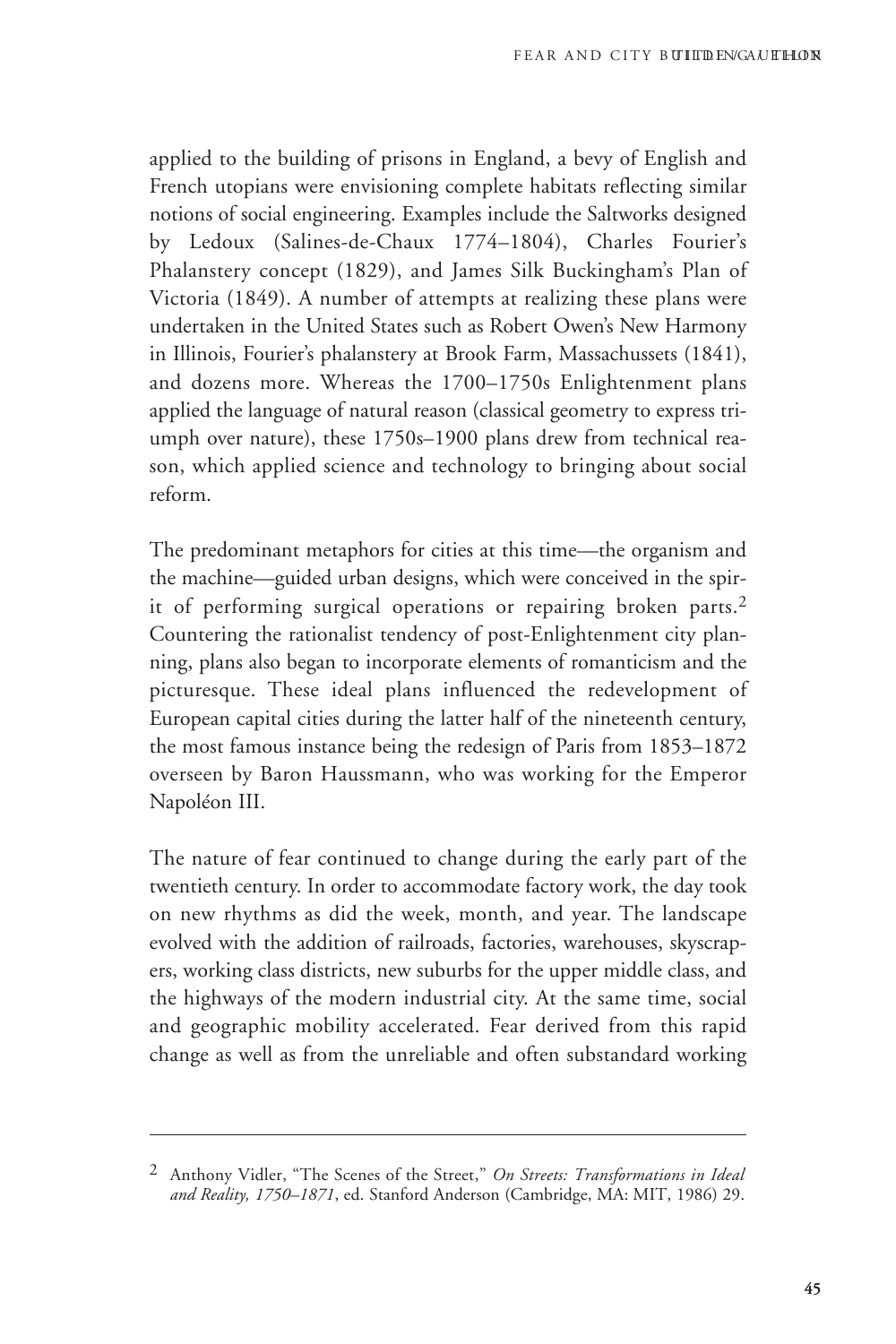conditions of factory workers, consequent rioting by these workers, the cultural diversity of those who came to work in the factories, and the constant change in consumer tastes upon which mass production depended.

The means for coping with this new constellation of fear also evolved. The measurement and allocation of time and space grew ever more precise to allow for accurate prediction of labor output as well as worker and consumer behavior. Within the factory, time was used as a mechanism for control over others. Some companies, for instance, did not allow their workers to wear watches so they would not know how long they were working.3

The science of time management was introduced into the factory by Frederick Winslow Taylor in 1911. Henry Ford's moving assembly line incorporated space into this process in 1913. Since the nineteenth-century factory was no longer sufficient, the architect Albert Kahn provided Ford with a functional shell of steel, concrete, and glass for his plant, a formula for industrial plants which he and others reproduced all over the world.

Outside the factory, city building was profoundly influenced by new needs emerging from these changes and the infatuation with the machine. Modern architects and city planners modeled themselves after engineers and stipulated that "form should follow function." In an effort to make cities function like well-oiled machines, they called for the separation of functions (housing, work, recreation, circulation) through zoning regulations and regional plans.

But rather than follow function, form largely followed finance. In the United States, the real estate, building, and automotive interests lobbied for the Housing Acts of 1949 and 1954 and the Highway Act of 1954 that allowed for massive suburbanization along vehicular patterns.

<sup>3</sup> E.P. Thompson, "Time, Work-Discipline, and Industrial Capitalism" *Past and Present* 38 (December 1967): 56–97.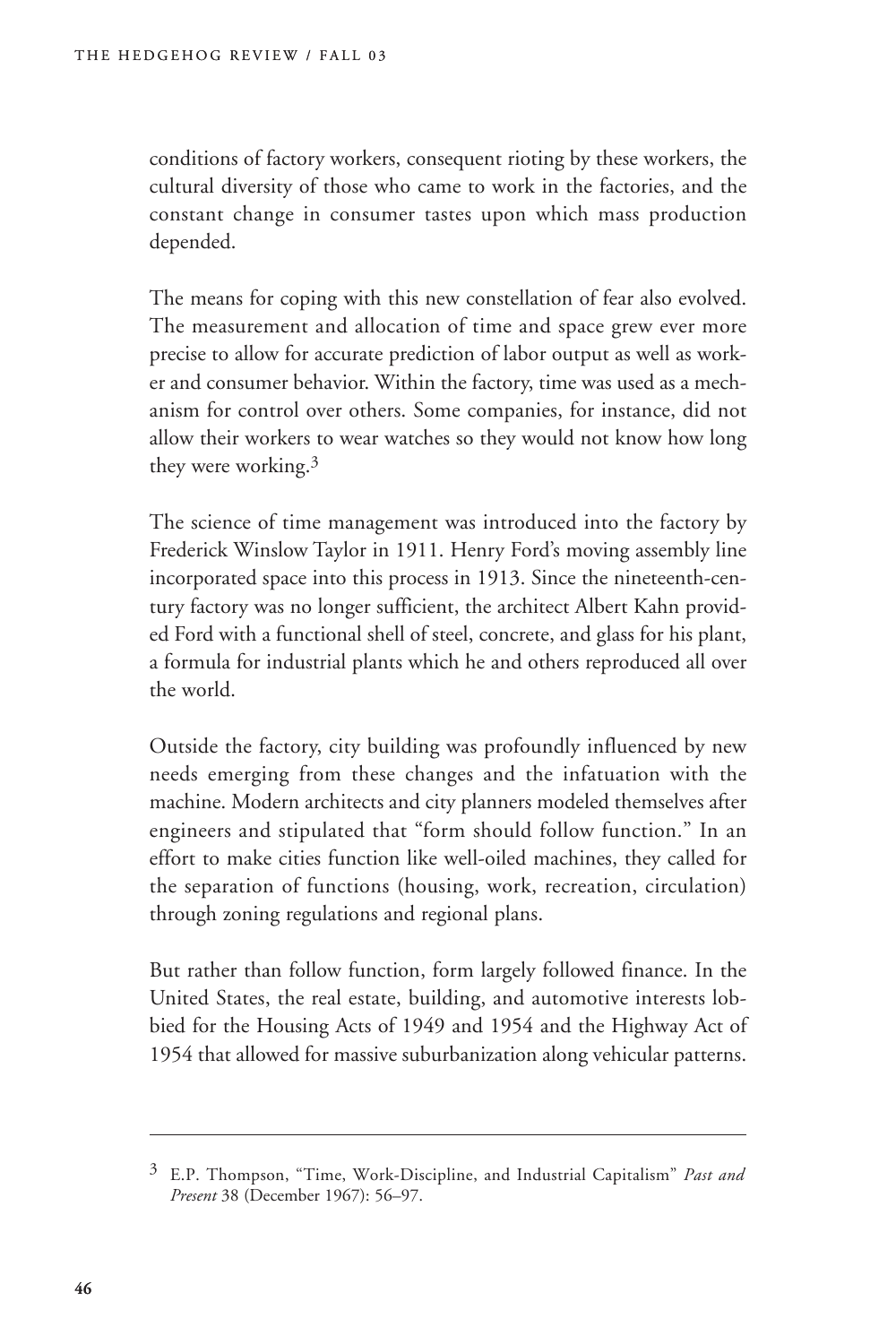The suburbs to which Americans flocked after the Second World War proved less than satisfactory. Women, particularly, felt isolated and bored. One pharmaceutical company marketed its tranquilizers with an advertisement portraying an enervated housewife and the caption, "You can't change her environment, but you can change her mood." Workplaces also began moving to the suburbs as corporate headquarters moved from central cities to sylvan "office parks" or "corporate campuses." This trend reached a peak between 1955 and 1980 when more than 50 corporations left their New York City headquarters for greener pastures.

In the central cities of the United States, the national urban renewal program was unsuccessfully trying to retain investment. Given the architectural and planning theory of the time, this effort leveled older urban fabrics (areas regarded by planners as "slums"), replacing them with slabs and towers. With an eye towards security, these downtown urban renewal schemes turned away from the city around them. Amenities were usually limited to gigantic steel sculptures or fountains, often described as "plop art."4 Seating was usually nonexistent or improvised from ledges and steps. Not surprisingly, this kind of building proved largely inhospitable to the general public. It did not offer a sense of comfort; it magnified winds and blocked sunlight.

Most of what was built after the war in both the United States and Western Europe, then, consisted of isolated towers and slabs as well as unending blocks of mass produced individual houses. This modern urban development destroyed much of our urban heritage, disrupted established communities, displaced people from their homes and businesses, increased social segregation, diminished the public realm, harmed the environment, and created eyesores. The great failure of modern architecture has come to be symbolized by the dramatic demolition of the Pruitt-Igoe housing projects in St. Louis in 1972, designed

<sup>4</sup> Steven Flusty, *Building Paranoia: The Proliferation of Interdictory Space and the Erosion of Spatial Justice* (Los Angeles: Los Angeles Forum for Architecture and Urban Design 1994).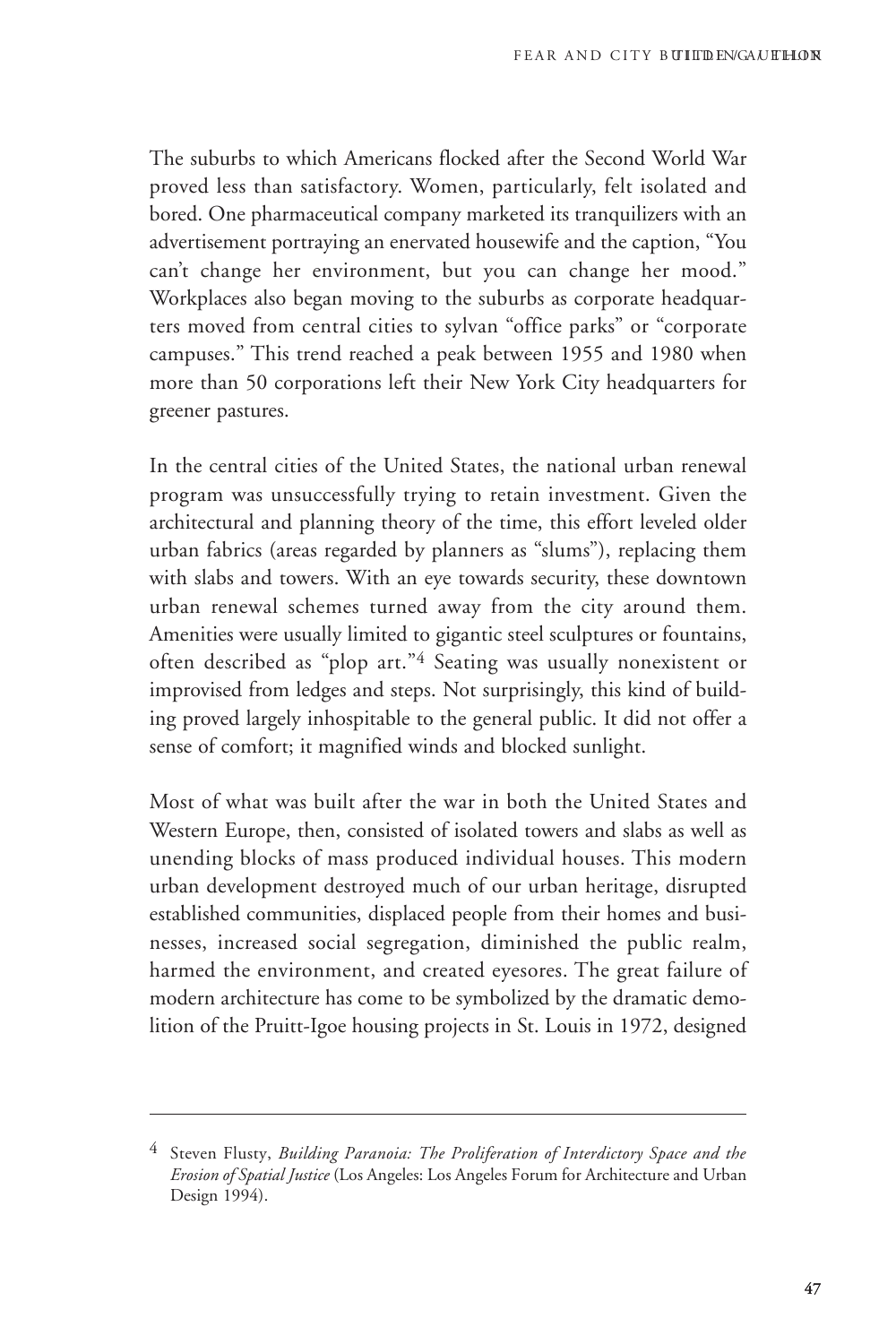by Minoru Yamaski (who, incidentally, also designed New York City's World Trade Center Towers 1966–77). Generally disliked, modern urban development was supplanted by other strategies.

### *Postmodern Fear and Postmodern Urbanism, 1960s–1990s*

The late 1960s and early 1970s marked yet another caliber and level of uncertainty. The fear factor has certainly grown over the last several decades if measured by locked car and house doors, security systems, the popularity of gated communities, the purchasing of handguns, and the increasing surveillance of public spaces, not to mention the unending reports of danger emitted by the mass media. Some of the reasons for our increased sense of insecurity include an acceleration in the rate of change as well as the decline of public space, the growing gap between the rich and the poor, and the growing influence of intelligent machines. In addition, violent crime in the United States increased by almost 100% from 1960 to 1990.

Modern fear was tackled in a scientific manner, but the excesses of modernism generated a reaction to the scientific pretense to objectivity, leading to some different responses to postmodern fear. The ones I will focus on here are retribalization, nostalgia, and escapism, all of which are closely related and recall features of the pre-modern period.

#### *Retribalization*

As the mass media have made it seem a much smaller world—a global village—they have also instilled a desire to retribalize or to assert cultural distinctions. This has been apparent in the search for "roots," tracing family lineages, resurrecting old customs, and even inventing "new" traditions. In building, it is apparent in attempts to design in local traditional styles (regionalism).

Retribalization is also apparent in the building of segregated communities, most blatantly in the growth of retirement communities beginning with Sun City near Phoenix. Though not officially exclusive, there are also neighborhoods comprised almost entirely of young families, racially/ethnically segregated communities, and income-specific communi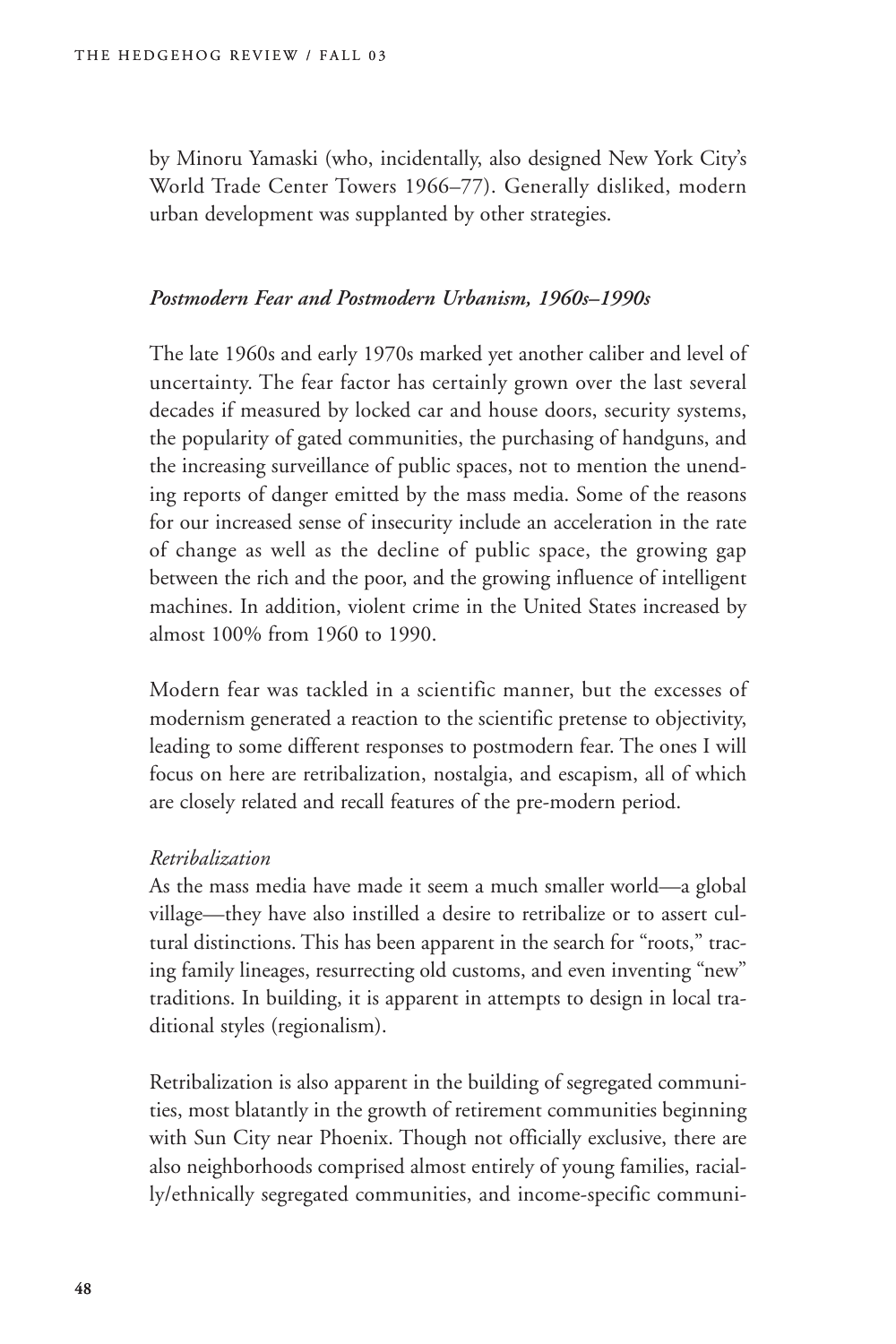ties. While providing a certain sense of security, such separatism can also contribute to an ignorance of others and less tolerance for difference. It feeds an us-against-them mentality and a tendency to defend one's borders, family, and self with gates as well as with guns. There are more than 200 million guns in private hands in the United States and over the last decade, the number of women with guns has doubled.

#### *Nostalgia*

Closely related to retribalization, the nostalgic response features a desire to return to the past in reaction to modernism's clean break from the past. The nostalgic response is apparent in the call to return to "traditional" values and institutions as well as the return to nature (environmentalism).

Contemporary nostalgia is apparent in the popularity of 1960s and '70s television programs, in feature films based on these programs (e.g., "Flintstones," "Addams Family") as well as movie remakes, in new renditions (or "covers") of old songs, in advertising that attempts to make products seem old or established, in "classic rock" radio stations, in the comeback of country and "lounge" music, in retro-clothing and furniture, in the diner, and much more. This fascination for the old has inspired producers of goods to "wear them out" in a mass-produced fashion. We can now purchase jeans that are pre-washed, pre-worn out, and ripped in the appropriate places. We can acquire furniture that is pre-distressed through the application of special finishes. This massive return may suggest a depletion of creative energies or a fear of being original.

The infatuation with the past has made renovation of old houses a popular past time. And it has had an impact on interior decoration. Despite the new technologies integral to contemporary homes, postmodern house forms and decor draw from the past, both an urban leisured past and a rural past of "abundant simplicity." The nostalgia is for city and country life, not suburban life. In contrast to the starkness of modern home design, certain postmodern homes are opulent and sumptuous, featuring, for instance, grand entryways, double staircases, chandeliers, scattered mirrors with gilded frames, overstuffed furniture, and the layering of fabrics, rugs, and window coverings, all in colors and patterns popular prior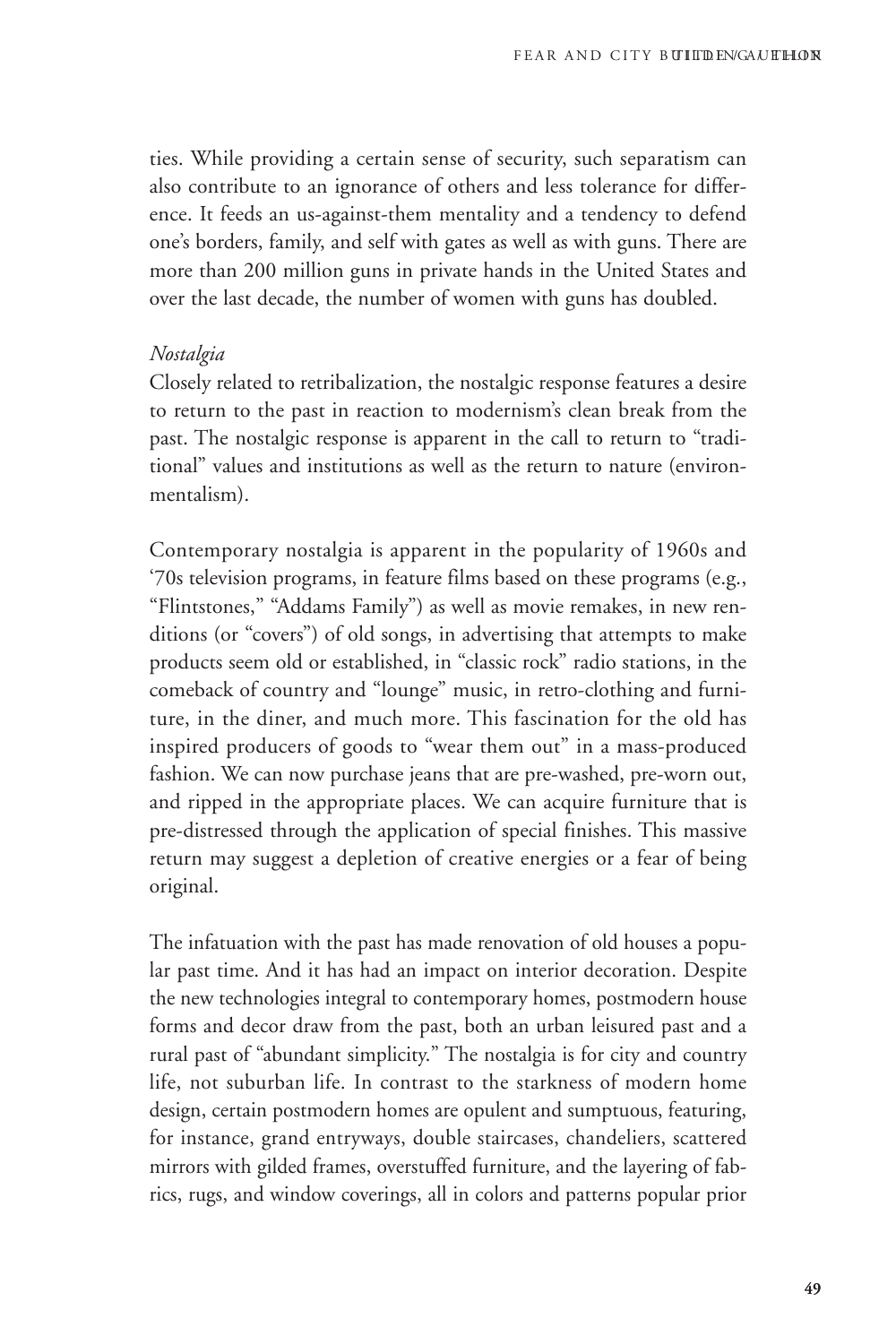to modernism. Other postmodern homes are inspired by "country living," and seek to incorporate wood furnishings that are old or at least look old, living room/kitchens with large hearths, small floral-print fabrics, and other features considered characteristic of the rural house. Others still combine these aesthetics and more to produce a grandmother's houseflea market-popular culture-anything goes aesthetic.

The creation of housing from old city factories and warehouses—or loft-living—offers another instance of nostalgia, but this time it is for our industrial past. Loft living not only represents nostalgia for an old building but also an old way of life, that of combining home and work in the same space as was common in the pre-industrial era. This nostalgia for our industrial past is apparent in interior décor inspired by the industrial aesthetic.

The retail sector has also retrofitted vacated structures of the industrial era for the creation of a new kind of urban shopping mall with shops, restaurants, pushcarts, and street performers. James Rouse, who was most influential in this development, called these "festival marketplaces." This developer of the 1960s new towns of Cross Keys (Baltimore) and the much larger Columbia (between Baltimore and Washington, D.C.) first oversaw the conversion of Boston's Faneuil Hall Market Place (originally built in 1742) and its adjacent Quincy Market (built in 1823). These were followed by other versions of the same formula in the conversion of a former chocolate factory into Ghirardelli Square in San Francisco designed by Lawrence Halprin (1964). Shopping districts have also been created anew but made to look old such as Harborplace in Baltimore and South Street Seaport in New York City, both developed by the Rouse Co., and Two Rodeo Drive (Via Rodeo) in Beverly Hills designed by Kaplan McLaughlin Diaz Architects/Planners.

On the scale of the city, the nostalgic impulse is revealed by the neotraditionalist efforts since the 1970s, like the one I was evaluating in the French new town. These efforts seek to combine the familiarity and human scale of traditional townscapes with the benefits of contemporary technologies. The central motivation behind these efforts is to avoid the excessive separation of functions of modern urbanism along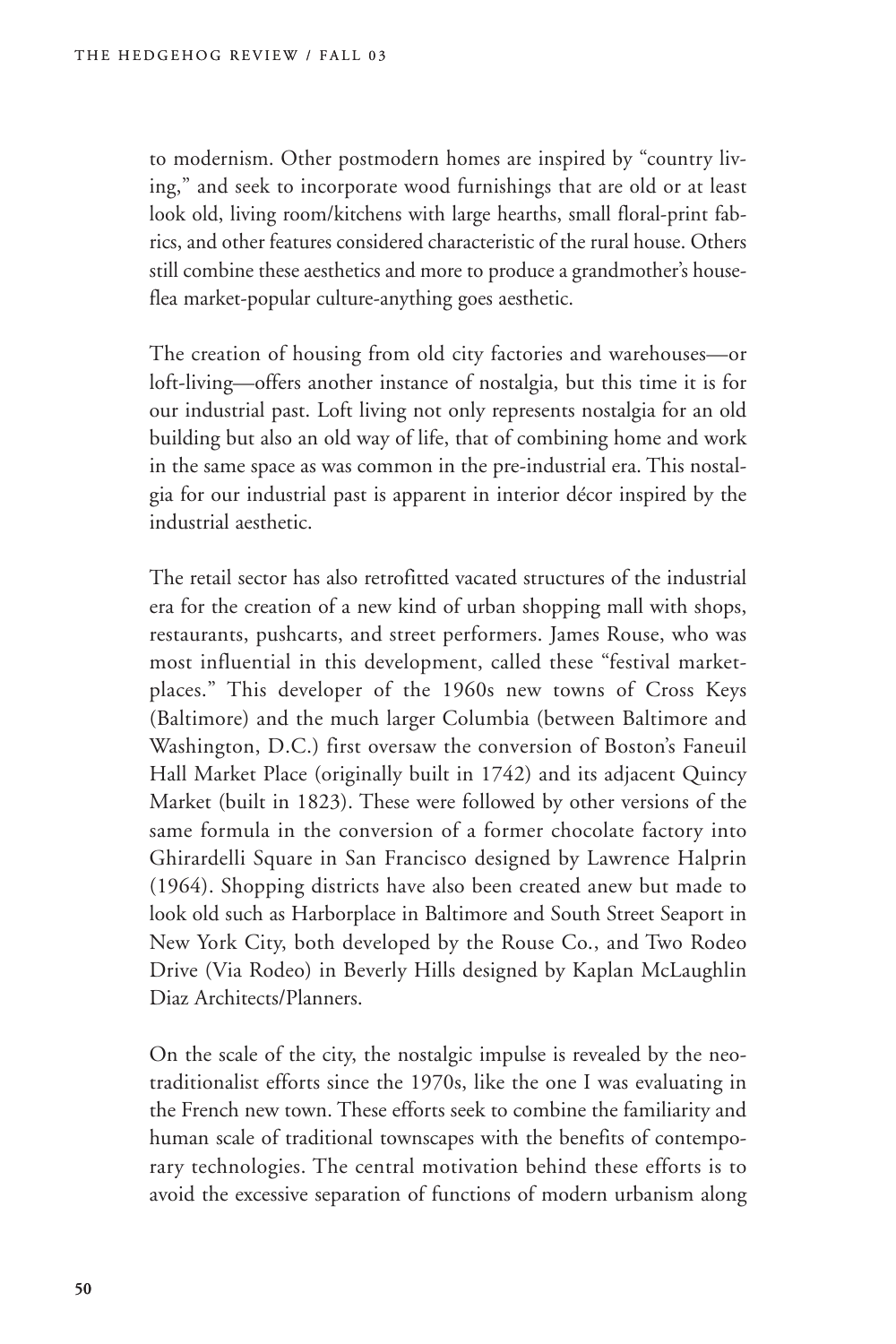with the social and environmental harm that accompanies them. Usually described as the New Urbanism, the most well known example in the United States is Seaside in the state of Florida.

#### *Escapism*

The third response to contemporary fear is escapism. Both retribalization and nostalgia could be regarded as subsets of escapism, but this category focuses on more extreme forms of retreat from the larger community or flights into fantasy worlds. Although perhaps most pronounced in the expanded use of personal computers and networking on-line, I describe here responses in our built environment.

In urban design, the impulse to retreat is epitomized by the growth of gated communities. The lack of sidewalks and cul-de-sacs of the earliest suburban developments were protective devices, but we have now taken this further by actually gating our neighborhoods and installing guards or video monitors at the entryways. A residential development of high rise condominiums called Desert Island, located east of Palm Desert, California is surrounded by a 25-acre moat. There are currently more than 20,000 gated communities in the United States housing over eight million inhabitants. Although the trend to build and live in gated communities is still going strong, recent research has revealed that gating communities has little effect on crime either within the gates or outside them.

Outside of gated communities, security signage is ubiquitous. When designing new homes or renovating, safety features are of paramount importance. Sometimes, a client asks for an appearance that conveys a "don't-mess-with-me" attitude or that appears inconspicuous to conceal the residents' wealth. These have been described as stealth houses (Mike Davis's term). In the house he designed for actor Dennis Hopper in Venice, Brian Murphy set a bunker-like structure with a windowless corrugated metal facade behind a white picket fence mimicking those in the neighborhood. In a house around the corner (the Dixon house), Murphy simply left the shell of the existing dilapidated house, built a new house inside it, and pre-graffitied the facade to fit into the surroundings.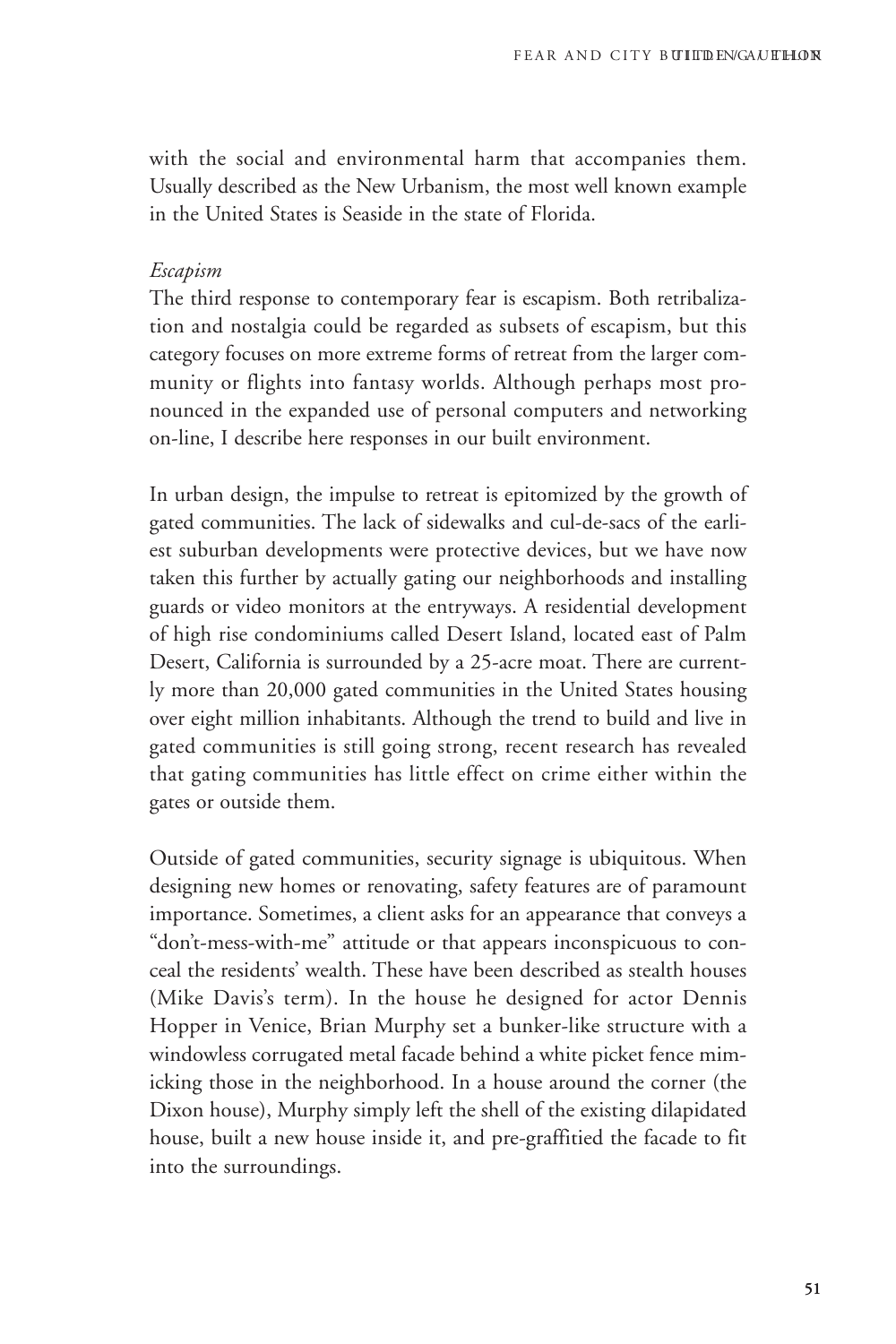Other houses take the opposite tack and elaborately appoint their entryway, perhaps in a show of intimidation. These houses assure protection through a variety of means such as sophisticated security systems, the posting of signs that warn trespassers not to enter or indicate "armed response," and so-called "security gardens," which group shrubs beneath windows and around yards specifically for the purpose of obstructing intruders. Increasingly, clients are requesting that their architects provide "safe rooms," terrorist-proof security rooms concealed in the houseplan and accessed by sliding panels and secret doors, reminiscent of a James Bond movie.

The retreat reflex is also manifest in the suburban shopping mall, which has abandoned the central city and which turns its back entirely on its surroundings with a fortress-like exterior surrounded by a moat-like parking lot. Malls have their own on-site substations replete with holding cells.5 A shopping mall built in 1988 in South Central Los Angeles, for instance, includes fenced parking lots, total video coverage, contained loading docks, and a storefront police station that serves as base for 200 police officers.6

The rising tide of fear has transformed most public spaces into controlled and guarded places. To discourage people from sleeping on park benches, Los Angeles introduced the "bum-proof" bench that is barrelshaped.7 To discourage people from sleeping in parks, the city has installed sprinkler systems that catch the innocent sleeper unaware only to wake up and find he or she is drenched head to toe.8 Meanwhile, public restrooms and drinking fountains have virtually disappeared from these public spaces. Sprinkler systems along with blaring Musak have been applied widely by convenience stores and other businesses

<sup>5</sup> Steven Flusty "Building Paranoia," *Architecture of Fear*, ed. Nan Ellin (Princeton: Princeton Architectural Press, 1997) 52.

<sup>6</sup> Flusty 52.

<sup>7</sup> Mike Davis, *City of Quartz: Excavating the Future in Los Angeles* (New York: Verso, 1990) 233, 235.

<sup>8</sup> Davis 233.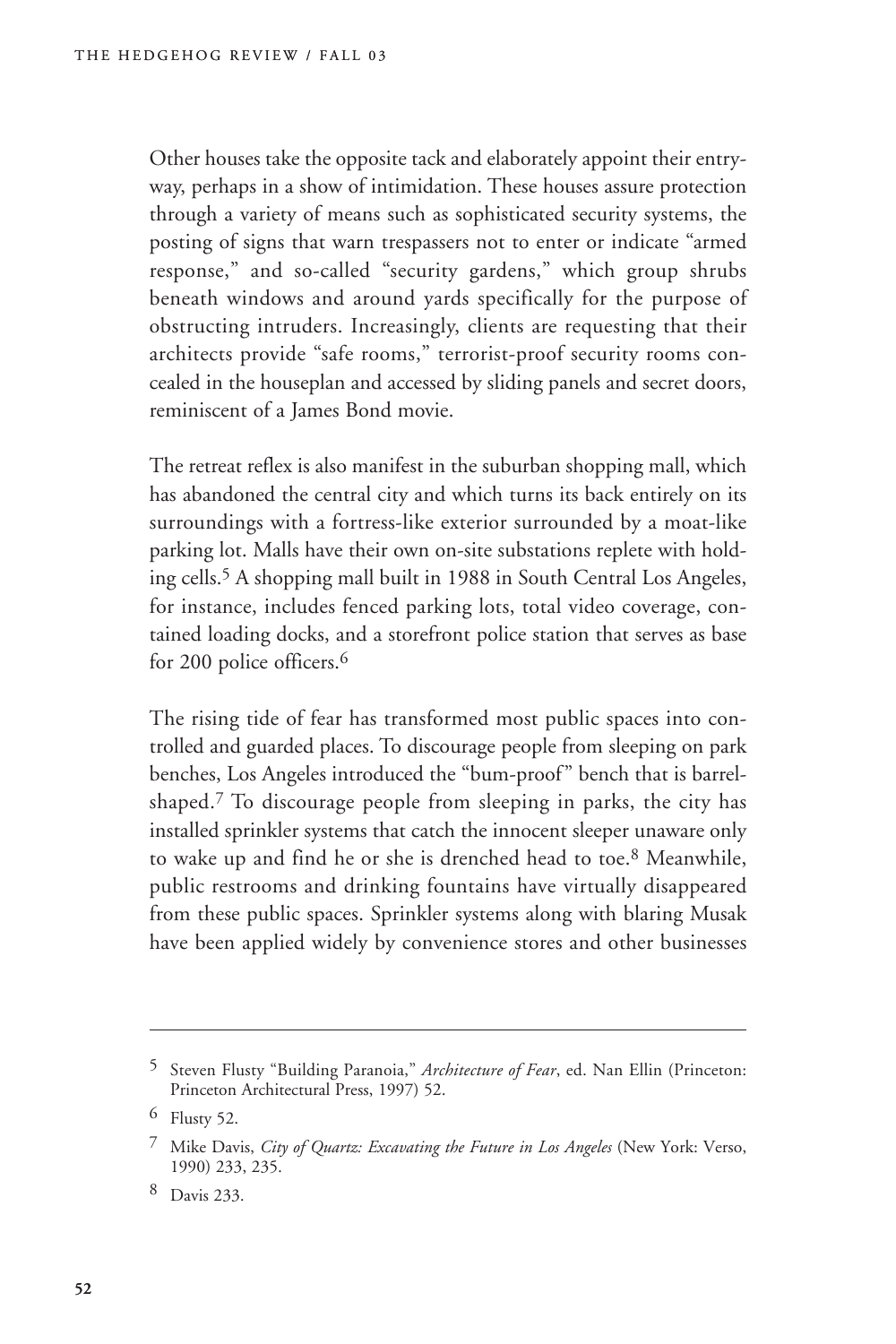that do not want people hanging out around them. Roll-down steel shutters are also popular for businesses after hours. In fact, some of these businesses never raise them. Security monitors have become omnipresent thanks to their new affordability.

The corporate headquarters and department stores that began abandoning downtowns in the 1950s form an essential part of the new "edge cities" that emerged in the 1970s. This new kind of city—or what many regard as an anti-city—combines office parks with shopping malls, and perhaps some housing. Edge cities are the apotheosis of escapist urbanism. They abandon the central city and the unique quality of life it promised. In an effort not to lose the vitality of the city, the office parks in these edge cities try to incorporate aspects of urbanity. The General Foods headquarters, for instance, was designed by Kevin Roche (White Plains, NY; 1977–82) to include "office neighborhoods" and a "Main Street" with newstands and a restaurant. But it is a spurious urbanity, devoid of the unpredictable, spontaneous, widely accessible, and creative qualities of true urbanity.

Not incidentally, since the 1980s, commissions for corporate buildings have been declining (because of an office glut in most parts of the country), while commissions for prisons, police stations, and homeless shelters have been on the rise. "Prisonization"—or the increased building of prisons to deal with crime—is another example of retreating. This trend has been taken even further as many states have been moving their prisons to other states and privatizing them. There are currently 124 private jails in the United States, and the state of Texas has 38 of these. Florida ranks second. These states pay private companies to care for the inmates, an "industry" growing at an annual rate of 35%.

The other kind of escapism, into fantasy worlds, is apparent in the growth of theme parks (such as City Walk at Universal Studios in Universal City, California) and of megastructures devoted to leisure and recreational activities, particularly sports stadiums, convention centers, and mega-stores.

The escapist nature of all these undertakings—behind gates or prison bars; away from our downtowns; into the past, other places, or fantasy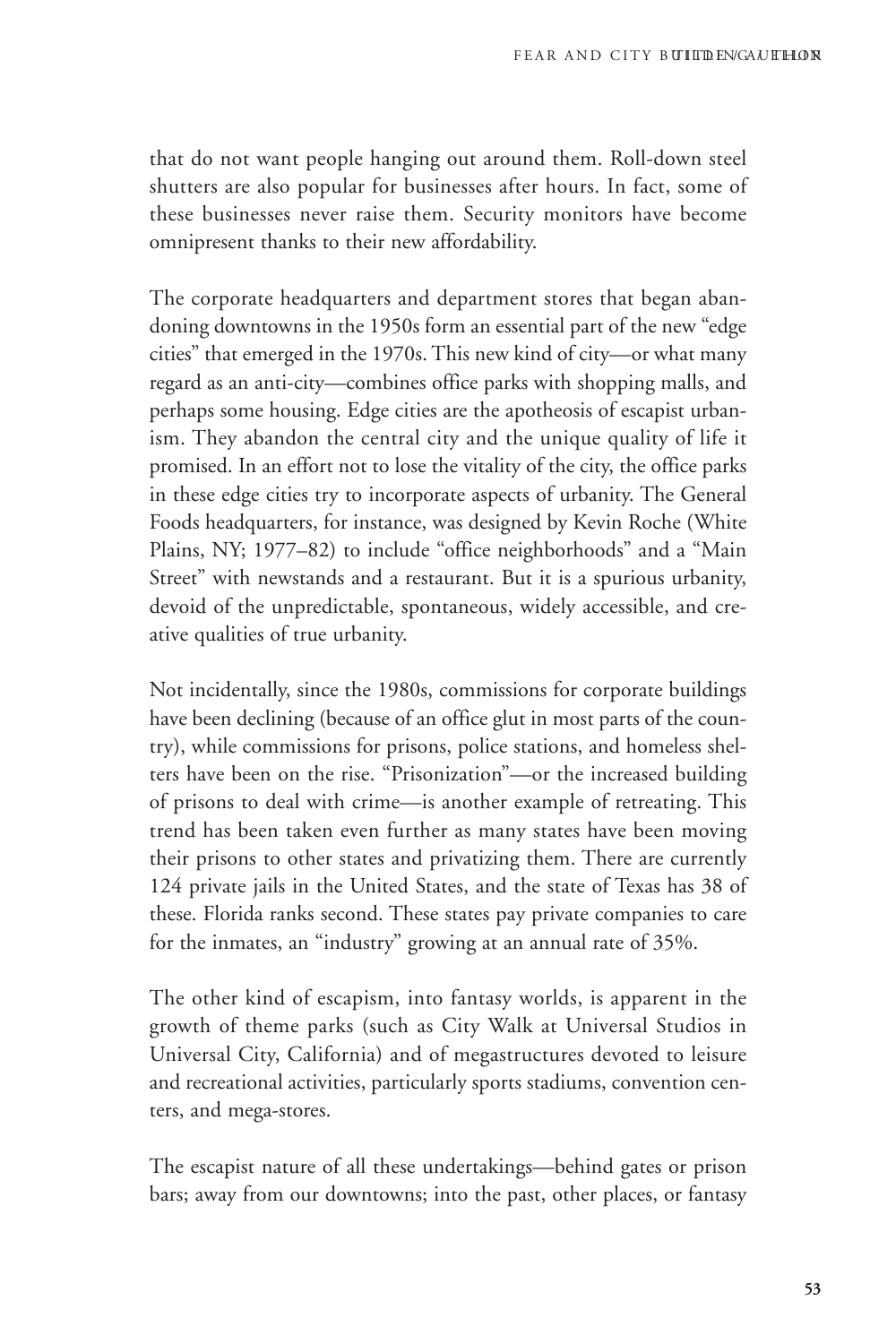worlds—may emit signals that the present is indeed unsavory. This rising tide of fear has led people to stay at home more. Activities that once occurred outside the home are increasingly satisfied now inside the home with the television or computer. And if we do go out, we do so in the strictly controlled settings of the shopping mall, theme park, or sports arena. We no longer go out to mingle with the anonymous urban crowd in the hope of some new unexpected experience or encounter, a characteristic feature of earlier urban life. Unexpected experiences and encounters are precisely what we do not want. We go out for specific purposes, with specific destinations in mind, and with a knowledge of where we will park and whom we will encounter.

### *Fear and Urbanism in the Third Millennium and New Directions*

As change has continued to accelerate in recent years and we have grown increasingly mobile thanks to new technologies, the categories of time and space have grown less stable. This spatial and temporal unmooring has intensified our sense of insecurity. We are more fearful of falling off the treadmill by not keeping up with the 24/7 work pace or with the constantly-upgraded technological appendages and tools on which our work relies. Especially since  $9/11$ , we are fearful of an elusive enemy; we don't know exactly who may strike or when. These recent sea changes regarding time and space have also, paradoxically, enhanced our sense of security. Increased mobility and flexibility along with instantaneity enhance communication, allow greater freedom, confer power to a larger number, and eliminate waiting. Also enhancing security of late are concerted efforts to respond to fear in a proactive manner, efforts perhaps elicited by the prevalent sense of anxiety and despair characterizing the last several decades. The events of 9/11 have both stepped up these efforts and contributed to the reactionary measures that ultimately redouble the fear. The result is two-fold: continued ultra-fortressing and surveillance, on the one hand, and a wide range of proactive efforts to eliminate the sources of fear, on the other.

These proactive efforts are being undertaken by urban designers as well as by private developers, elected officials, community organizations, business associations, and neighborhood groups. Some manifestations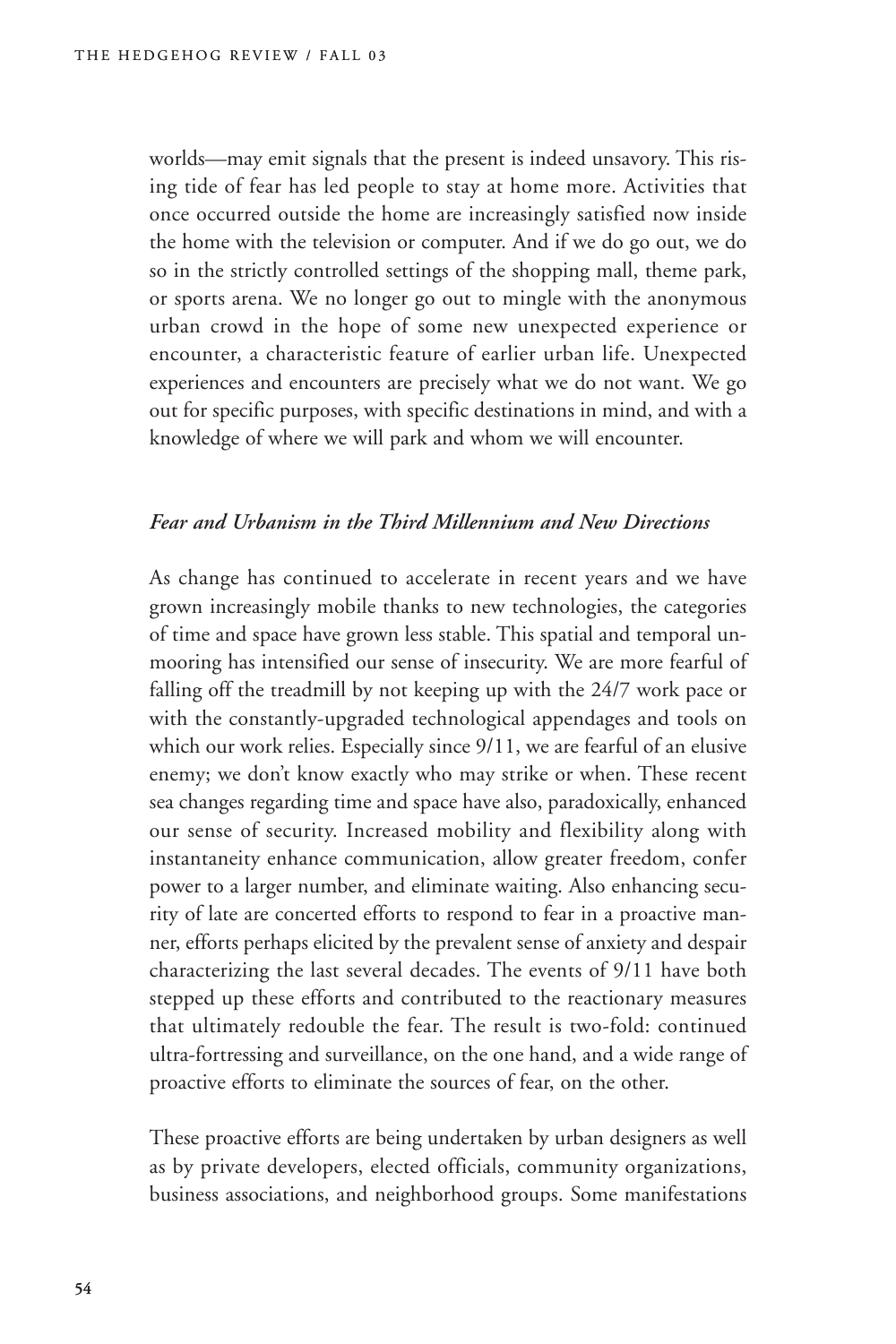of this broadbased evolution include the growth in regional governance, extensive building of mass transit, tremendous boosts to urban revitalization, "smart growth" initiatives to combat sprawl, the creation of quality public spaces, concern with preserving historical buildings and conserving the natural landscape, and the exponential increase in numbers of neighborhood associations, community gardens, and community land trusts.

Rather than dismantle boundaries and distinctions, as the modern period attempted, or fortify the city, as occurred during the postmodern period, these recent efforts retain the integrity of diverse parts of the metropolitan area (both neighborhoods and uses) while providing a permeable membrane between them. By allowing for diversity (of people, activities, beliefs, etc.) to thrive, this approach succeeds in re-integrating (or integrating anew) without obliterating differences; in fact, it celebrates them. Fear and insecurity are alleviated by the preservation of difference along with the ability to move freely through the city.

I call this collective evolution in the design of cities "Integral Urbanism." The five qualities characterizing this approach include: hybridity, connectivity, porosity, authenticity, and vulnerability. Together, these qualities describe a shift from emphasizing objects and the separation of functions to considering the larger context and multifunctional places. They indicate a departure from the presumed opposition between people and nature, buildings and landscape, and architecture and landscape architecture to more symbiotic relationships. Integral Urbanism also veers away from master planning, which, in its focus on mastery (control) and efficiency, tends to generate fragmented cities without soul or character. Instead, Integral Urbanism proposes more punctual interventions that contribute to activating places by making connections and/or caring for neglected and abandoned "in-between" spaces. In the best case scenarios, these interventions have a tentacular9 or domino effect by catalyzing other

<sup>9</sup> Tom Wiscombe, "The Haptic Morphology of Tentacles," *BorderLine* (Austria: Springer-Verlag/Wien and RIEAeuropa, 1998).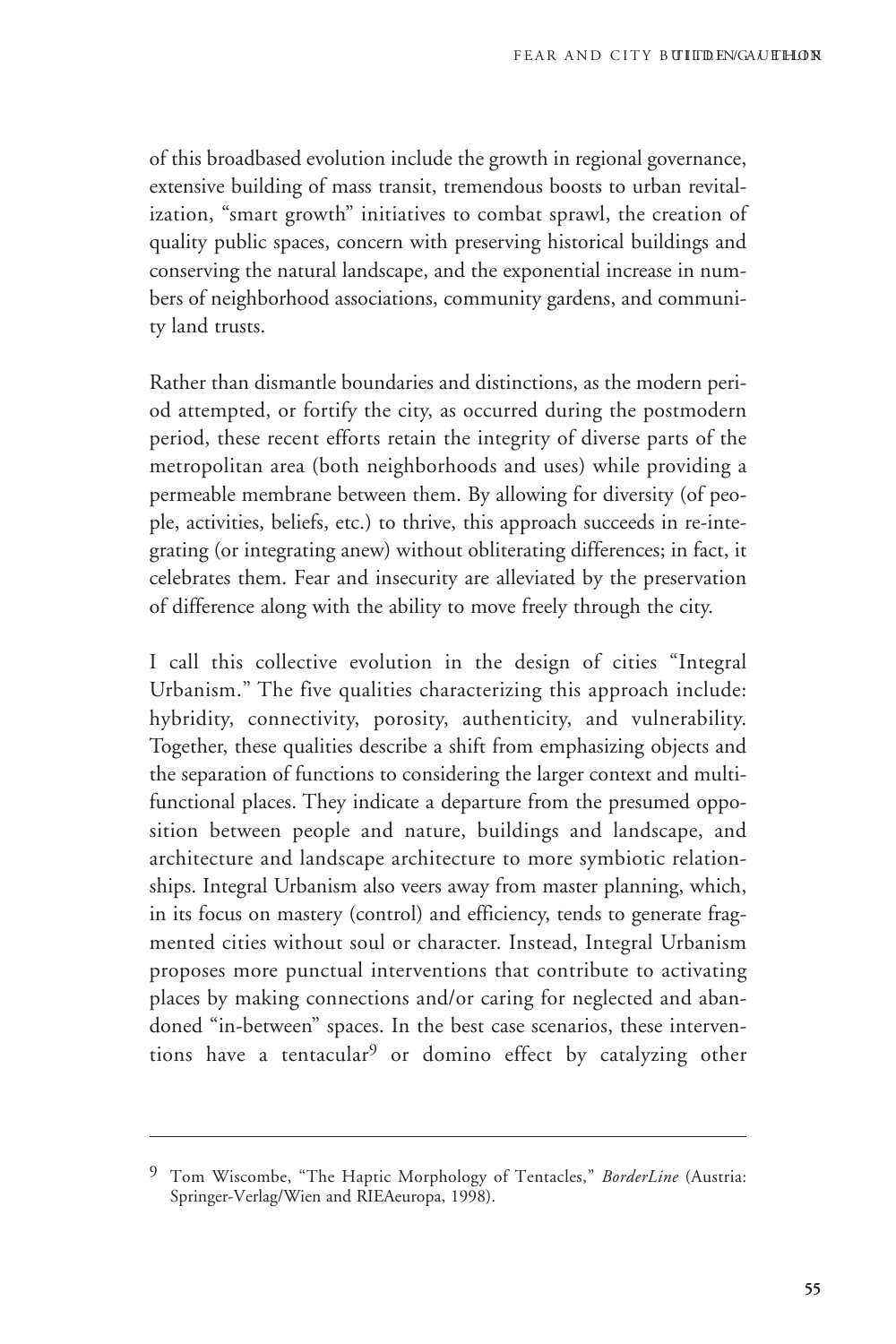interventions in an ongoing never-ending process. They can be applied to existing built environments as well as new development.

Integral Urbanism runs counter to the prevailing urbanism of freestanding, single-use buildings connected by freeways along with rampant (sub)urban sprawl and its attendant environmental, social, and aesthetic costs. In contrast to the master-planned, functionally-zoned city, which separates, isolates, alienates, and retreats, Integral Urbanism emphasizes connection, communication, and celebration. While integrating the functions that the modern city separated, this approach also integrates conventional notions of urban, suburban, and rural to produce a new model for the contemporary city. In doing so, it considers means of integrating design with nature, the center with the periphery, the process with the product, local character with global forces, and people of different ethnicities, incomes, ages, and physical abilities.

Integral Urbanism activates places by creating thresholds, or places of intensity, where diversity thrives. It allows people and activities to comingle and converge in ways that the separation of functions does not allow. Some contemporary integrations recall pre-industrial ones. Others are pre-industrial with a twist, while others still are completely of the moment. Emergent examples include the office building with basketball court and daycare center, the intergenerational community building (combining day care, teenage community center, continuing education and seniors center), the public school/community center, the integrated parking structure (into office buildings, retail centers, and parks), the movie theatre/restaurant, bookstore/coffeehouse (both mega-versions and small boutique versions), the cybercafé, the boutique/performance space/club (e.g., Rem Koolhaas's Prada store, NYC, 2001), the Dive-In (rafting and watching movies), the laundromat/club (Cincinnati and other college towns), and the urban plaza by day/movie theatre at night (e.g., Baltimore).

As many of these examples reveal, corollary shifts have been occurring in regulatory, real estate, and business practices. Epitomized perhaps by the Barnes & Noble/Starbucks partnership, the explosion in business partnering is not confined to books and coffee, but extends exponentially and virtually such that on-line services are partnering (developing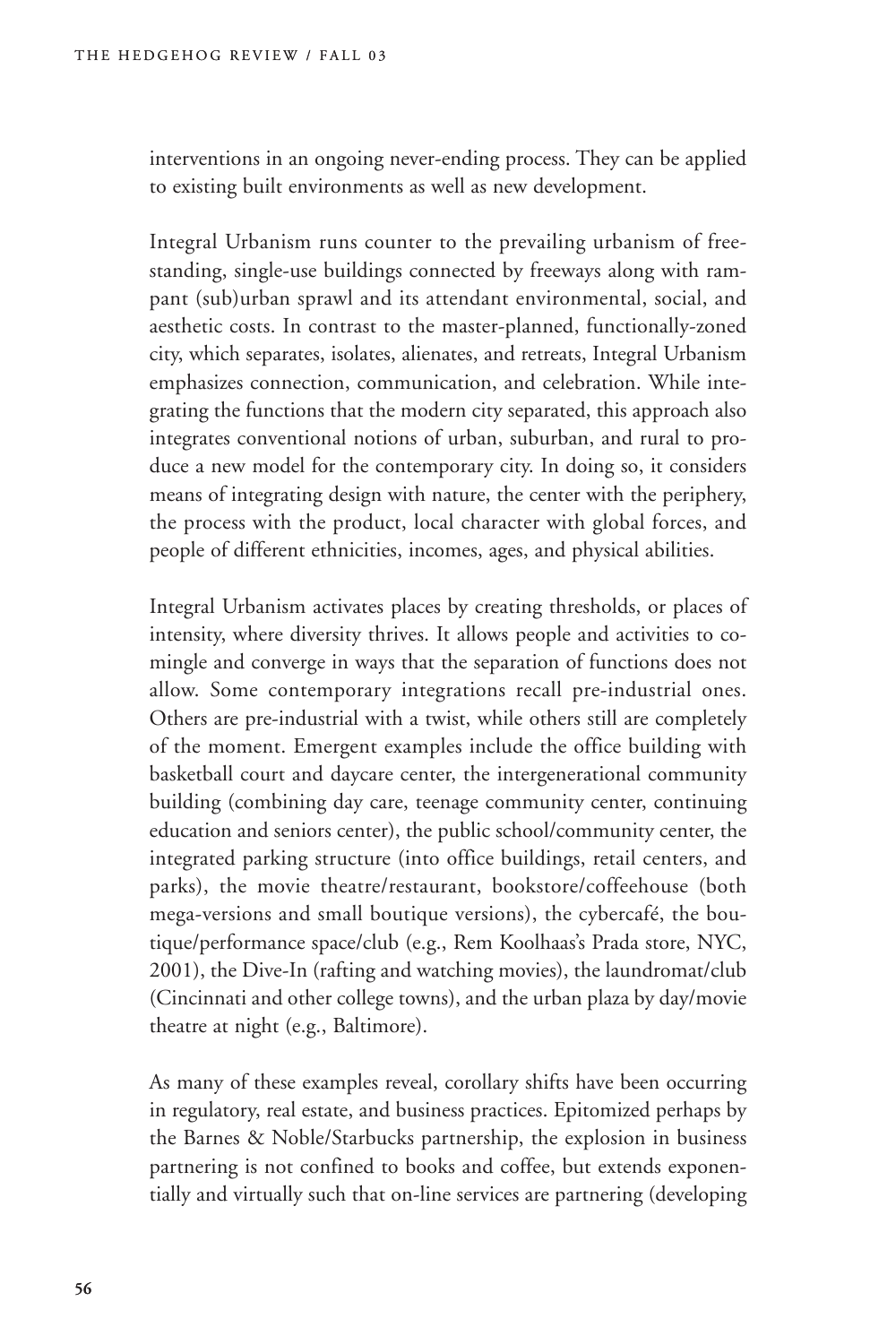alliances) to garner larger market shares and to encourage "stickiness" (so potential consumers don't click away to other "sites"). The buzzword "convergence" describes the increased integration of technologies (e.g., the wireless web or mobile internet). Convergence in residential building is described as "the ultimate integration of everything in the house": security, lighting, mechanical systems, climate control, entertainment, and internet.<sup>10</sup> Land-use regulatory practices that parallel this shift include "mixed-use" zoning (also called "integrated land use") and "performance" zoning. The real estate marketing principle of "adjacent attraction" also encourages the hybridity or intensity that urban designers are seeking. Developers interested in providing pedestrianfriendly, mixed-use developments are retrofitting defunct postwar shopping malls around the United States into street-friendly shops and cafés with live-work spaces ("lofts") or condos above them.<sup>11</sup> Although the motivations may diverge, good business (guided by businesspersons and the general public) and good design are converging fortuitously.

Sometimes, Integral Urbanism requires integration at another level, that of political and administrative units such as school boards, parks and recreation departments, neighborhood and homeowners' associations, transit authorities, zoning boards, and real estate concerns. The outcome is the pooling of human and natural resources thereby conserving energy, time, effort, talent, money, water, fuel, building materials, paper, and more. These efficiencies result in reduced commuting, increased convenience, preservation of the natural environment, more quality public space, and greater opportunity for social interaction and integration.12

<sup>10</sup> Julie V. Iovine calls them "smart-aleck houses" in "When Smart Houses Turn Smart Aleck," *The New York Times* (13 January 2000): F1.

<sup>&</sup>lt;sup>11</sup> Due to home shopping and big-box stores, 20% of the existing shopping malls from 1990 were out of business by the end of 2000. Some of these are being retrofitted such as a Pasadena mall dating from the 1960s with small shops at the ground level and 400 "lofts" above them. In Los Angeles (Fairfax and 3rd), a mall of discount stores was replaced by small shops, cafes, and more than 600 condos.

<sup>12</sup> Where does the New Urbanism fit into this? While taking a step forward towards integration, it may also take a step back if the integration it aspires to is an outdated one.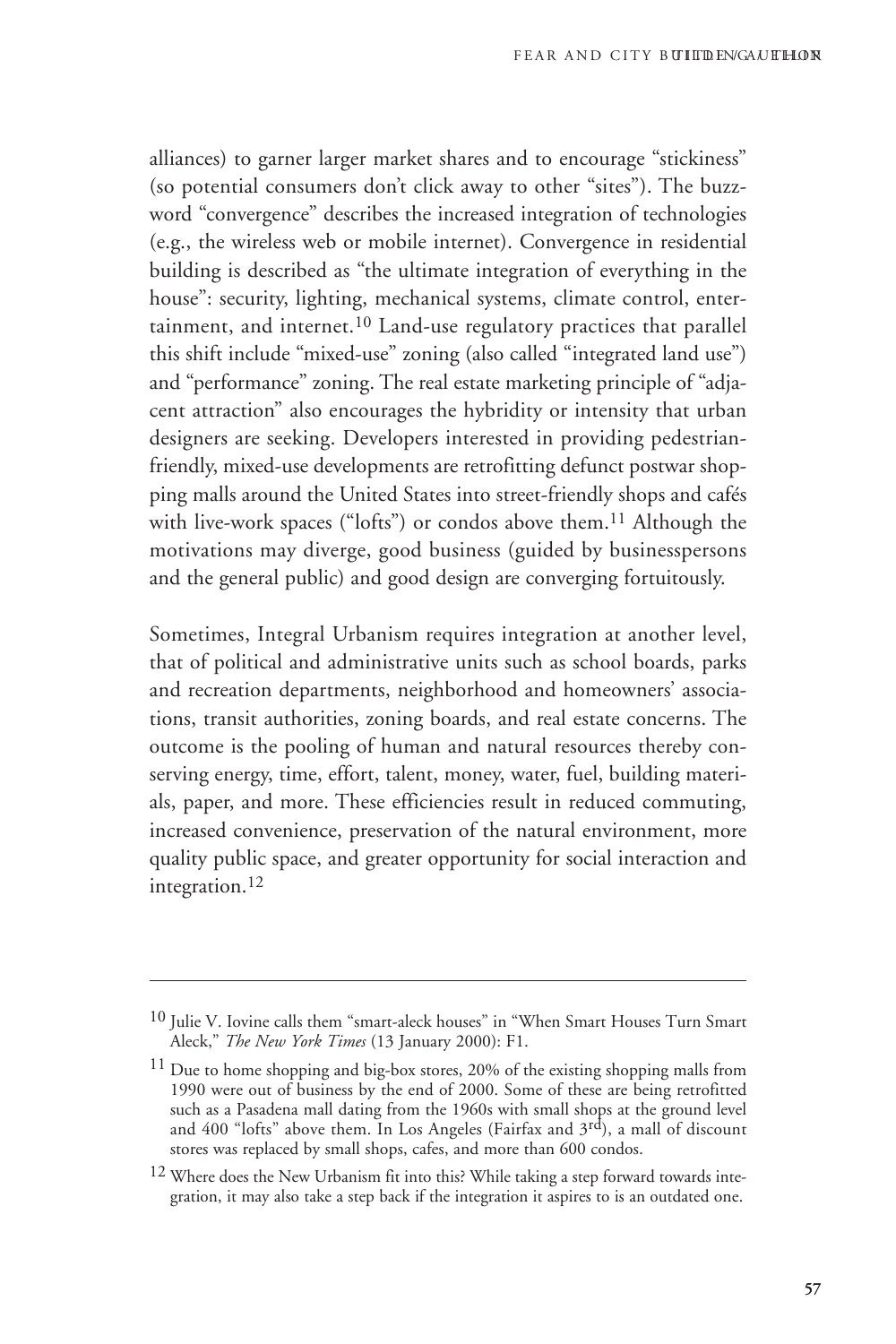Although remniscient of the consolidation and increased efficiency of the factory, this new integration could be accomplished without "taylorization" (or top-down oversight and control leading to dehumanization, demoralization, and class struggle). This is because the consolidation is not imposed by a central authority and because it allows a revitalized public realm thanks to time saved and public spaces created through integration. This public realm in turn allows for greater self-empowerment and self-determination. A *virtual* example is e-commerce, which permits recycling, redistribution, greater access to goods and information, and price equity (e.g., e-bay and other auction websites)—a form of democracy without surveillance. For instance, art online provides artists with a bigger audience, eliminates middle-persons, and allows consumers greater access to artistic production.

An *actual* example might be a children's center: a 24-hour indoor/outdoor center equipped with a playground, indoor gymnastics equipment, library, arts & crafts, trained caretakers, and access to healthcare. Instead of 32 individual nannies/babysitters who may not be especially competent or enthusiastic about this sort of work, a children's center could employ four experienced childcare workers in a beautiful wellequipped facility. Children would be with other children in a safe enriching setting with well-trained caretakers. They could benefit from numerous activities unavailable at home such as mounting their own performances or art shows, hosting guest speakers on various topics, and taking fieldtrips to local factories, farms, seniors' centers, or the theatre. The caretakers would have a far superior work environment than if they were isolated in someone else's home with one or several children, often leaving their own children behind in the care of others. Parents would not only be offered the assurance that their children are in a safe enriching environment, but would also be offered flexibility. As a 24-hour center that charges by the hour, the children's center would accommodate a work schedule that departs from the conventional 9 to 5, a last-minute meeting, a night out, or an emergency. If the children's center was located adjacent to other amenities, workplaces, and homes, and if some of its amenities such as the library were shared with the larger community, opportunities for social interactions (a public realm) would be in place. These opportunities would, in turn, catalyze other developments when the needs arise and resources allow.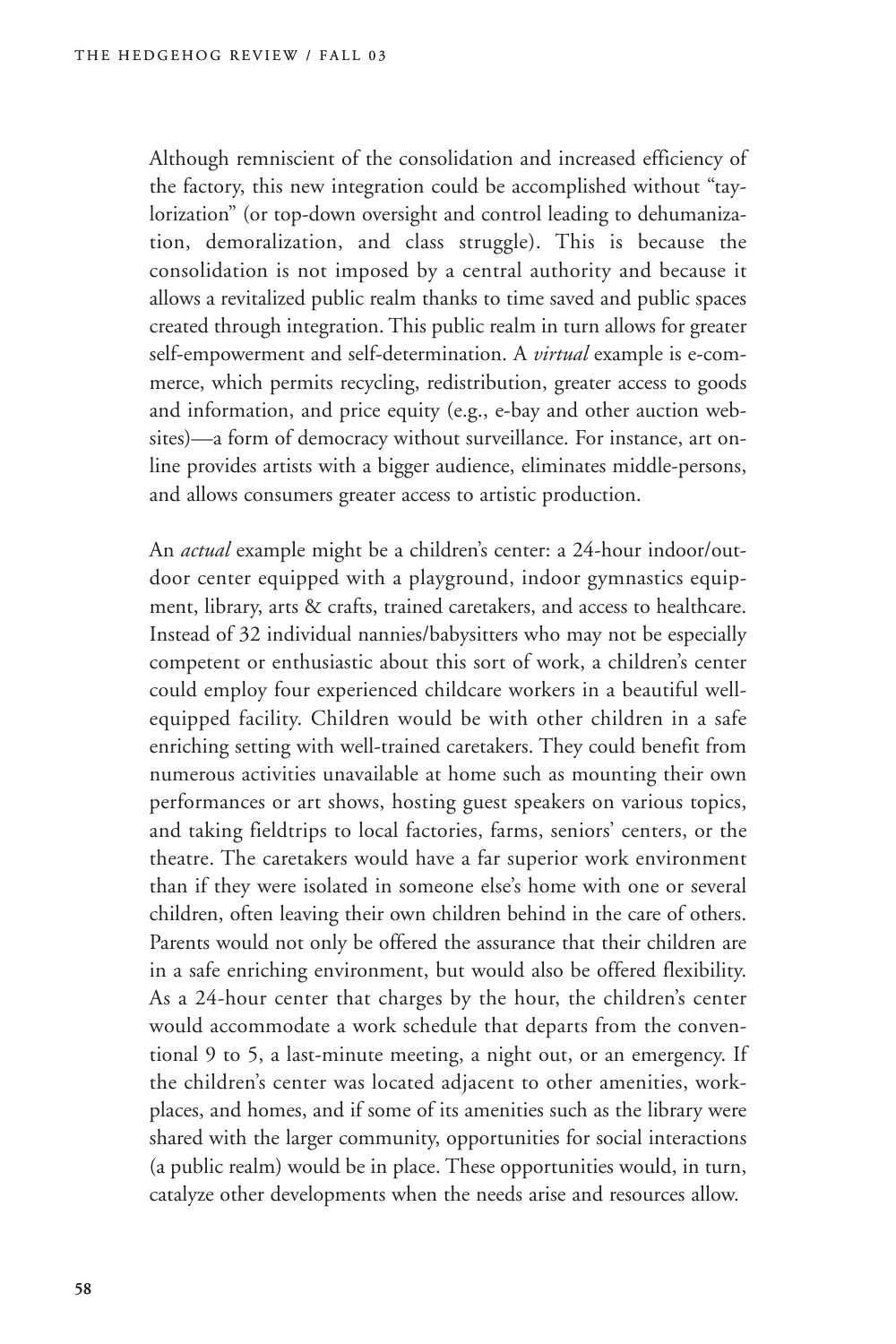We have been witnessing a shift from the machine and utopia as models to ecological models (webs, networks, thresholds, ecotones, tentacles, and rhizomes). In contrast to the earlier models that bespoke aspirations for control and perfection, these more recent models suggest connectedness and dynamism as well as the principle of complementarity. On the ecological threshold, for instance, there is competition, conflict, and contest<sup>13</sup> but also synergy and harmony. There is fear but also adventure and excitement. It is not about good *or* bad, safety *or* danger, pleasure *or* pain, winners *or* losers. All of these occur on the ecological threshold if it is thriving.

From cells to cities, culture, and cosmology, theories are converging on the same universal principles of development and co-development, characterized by dynamic webs of interdependencies.14 While these understandings of connectedness have precedents in science, philosophy, and religion, there is something qualitatively different this time around in the emphasis on change as a constant and on the reconfiguration of space and time due to digitalization.

#### *Conclusion*

Fear has played a large role in city building from the beginning of human history to the present. From the first caves and rustic dwellings to the tallest skyscrapers, we have sought shelter from storms, the cold, and the heat. We grouped these dwellings together to offer mutual assistance and protection from enemies, but our need for protection evolved. Eventually, concentrating people was no longer strategically sound. At the same time, sources of insecurity started to bubble up within cities as we grew increasingly afraid of each other.

Whereas cities were once the cradles of civilization, they came to be known as places of unrest, stagnation, and decay. The inventions of the

<sup>13</sup> James Corner, "Field Operations," *Architecture of the Borderlands*, ed. Teddy Cruz and Anne Boddington (Chichester: Wiley, 1999) 53–5.

<sup>14</sup> Jane Jacobs, *The Nature of Economies* (New York: Vintage, 2001).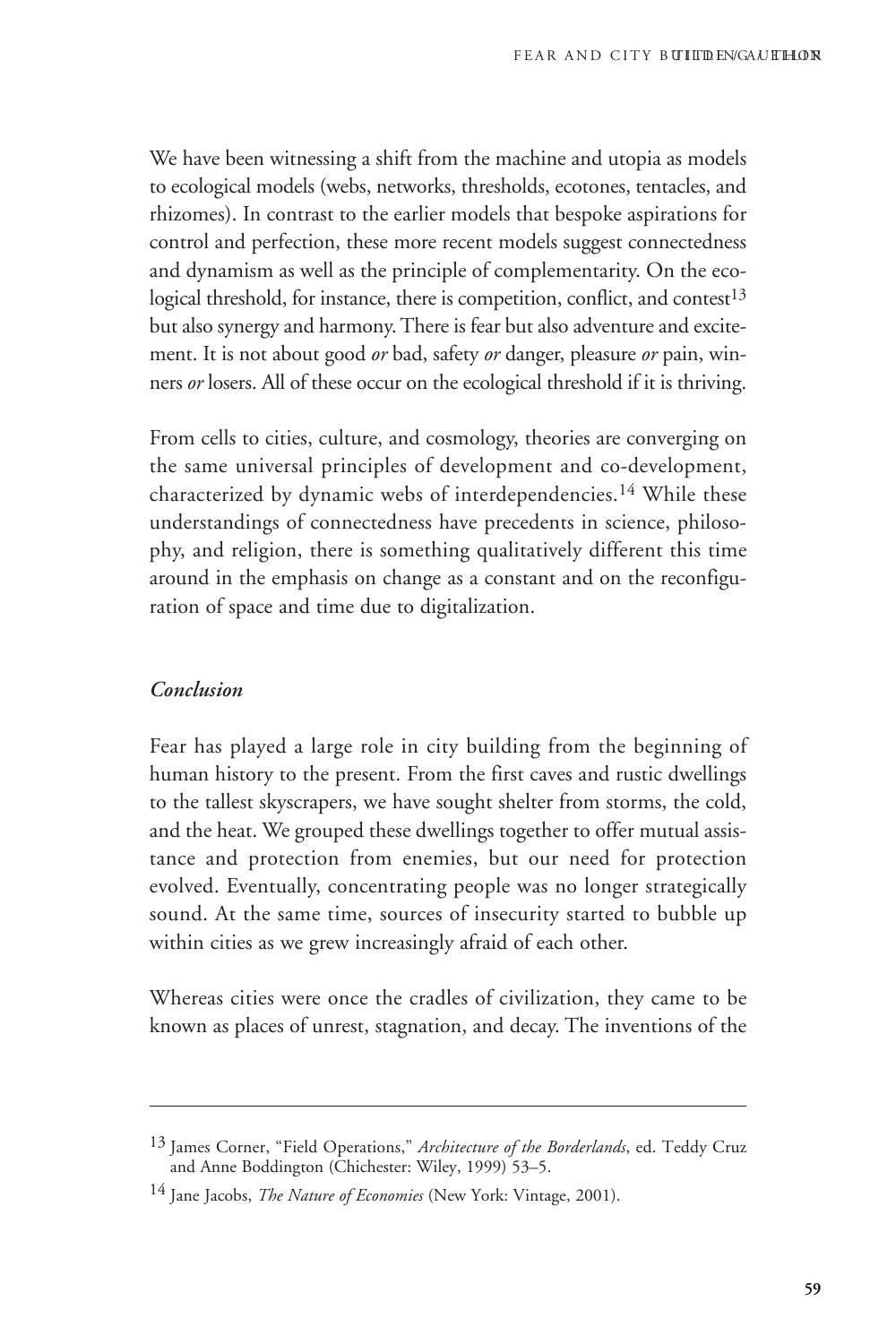telephone, television, and computer allowed for communication without concentration, and the car and plane have made geography (where one lives) less important. So we have been dispersing, but as we abandon our central cities, we are also abandoning a certain quality of life.

The sense that we are poised on a threshold is widespread. Over the last decade, economist Francis Fukuyama intoned the end of history, philosopher Richard Rorty the end of philosophy, Arthur Danto the end of art, Jean Baudrillard and Homi Bhabha the end of modernity, Peter Eisenman the end of humanism (the classical), Peter Blake the end of cities, Richard Ingersoll the end of suburbia, and Michael Sorkin the end of public space.15 Some of these declarations are clearly despairing, while others are hopeful. Others simply mark a departure, the destination of which is as yet uncertain.

All mammals share three neurophysiological responses to fear and anxiety: freeze, flight, and fight. While the first two involve disengagement and distancing from the source of fear or anxiety, the third involves direct engagement with it, but in a might-equals-right kind of way. We, however, are capable of transcending these primal responses to fear and anxiety through several peculiarly human attributes. One of these is reason as expressed, for instance, in the popular 1952 movie "The Day

<sup>15</sup> Francis Fukuyama, *The End of History and the Last Man* (New York: Free, 1992); Richard Rorty, *Contingency, Irony, and Solidarity* (Cambridge: Cambridge University Press, 1989); Arthur Danto, *After the End of Art* (Princeton: Princeton University Press, 1998). According to Baudrillard, modernity was an "aesthetic of rupture," of the "destruction of traditional forms," and of the authority and legitimacy of previous models of fashion, sexuality, and social behavior. But because of this, modernity lost "little by little all its substantial value, all moral and philosophical ideology of progress which sustained it at the beginning, and [became] an aesthetic of change and for change…ultimately, becoming purely and simply fashion, which means the end of modernity" ("La fin de la modernité ou l'ère de la simulation," *Biennale de Paris* [Paris: Academy Editions, 1982] 28–33, my translation); Homi Bhabha, "Race and the Humanities: The 'Ends' of Modernity?" *Public Culture* 4.2 (1992): 81–8; Peter Eisenman, "The End of the Classical: The End of the End, The End of the Beginning," *Perspecta: The Yale Architectural Journal* 21 (1984): 154–72; Peter Blake, "The End of Cities," *Cities: The Forces That Shape Them*, ed. Lisa Taylor (New York: Rizzoli, 1982); Richard Ingersoll, "The Disappearing Suburb," *Design Book Review* 26 (Fall): 5–8; Michael Sorkin, ed., *Variations on a Theme Park: The New American City and the End of Public Space* (New York: Hill and Wang, 1992).